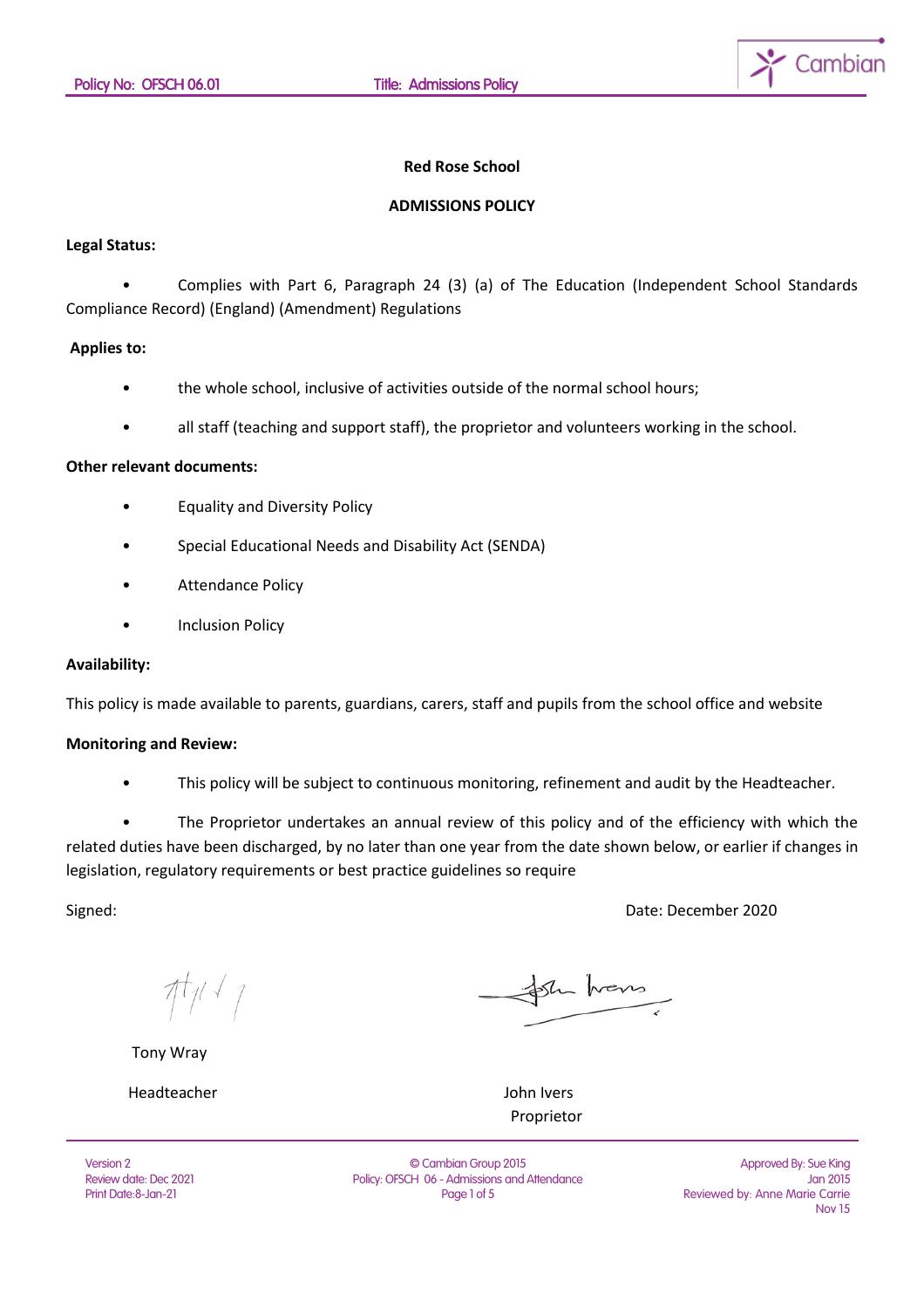

# **Admission Policy**

At Red Rose School we are registered to care for and educate children from the age of 11 to 18 years, covering Key Stages 3-5. No child is refused entry on the grounds of race, ethnicity, gender, religion or sexual orientation. We require confirmation of the date of birth of a child.

### **Pupil Profile**

Our school provides for those with social emotional and mental health difficulties (SEMH), as well as other needs or diagnoses, including mental health, ADHD, ASD, ADD, and other difficulties. Most of our children are referred to us and funded through the local authorities. Our age range may vary depending on specific cases; however most of our pupils will range between 11-18 years of age. Some of our children will have a Statement of Special Educational Needs or an Education Health Care Plan. Others may be undergoing assessment.

All students without a Statement of Special Educational Needs (SEN), Educational Health Care Plan or formal assessment of needs, will in their absence be treated with regard to Special Educational Need and Disability codes of practice (2015) until such time as referral for assessment is made.

Pupils enter our school via two routes, internal; which is via our own care homes or external; which is from Local **Authorities** 

### **Internal – placement from a Cambian Children's Home**

Integral to the placement of a child in a Cambian Children's home is the provision of education. It is incumbent on us to ensure that the educational placement is fit for purpose and bespoke to the needs of the child. The decision for a child to attend our school is as an outcome of a multi-disciplinary agreement whereby a transition plan is agreed. Fundamental to this process is the quality of communication from the time when the Commissioning Manager makes the initial contact with the care and education colleagues', right through to the child being admitted on to the school roll. High quality communication and transparency between the school and the children's home is essential to this process.

### **External – a referral is received from the Local Authority**

In line with the Special Education Needs Code of Practice, a multi-disciplinary decision is reached whereby the child with parents and/or guardians and/or carers visits the school. If is it agreed that the school is, in principle, the most appropriate educational setting for the child then a transition plan is implemented.

Parents or guardians/carers will also be asked to provide the school with any further information which they feel will enable us to provide their child with the best possible education. If agreed, a place will be offered based on availability and in accordance with the *Code of Practice for Schools, Disability Discrimination Act 1995 Part 4* and Schedule 10 of the Equality Act 2010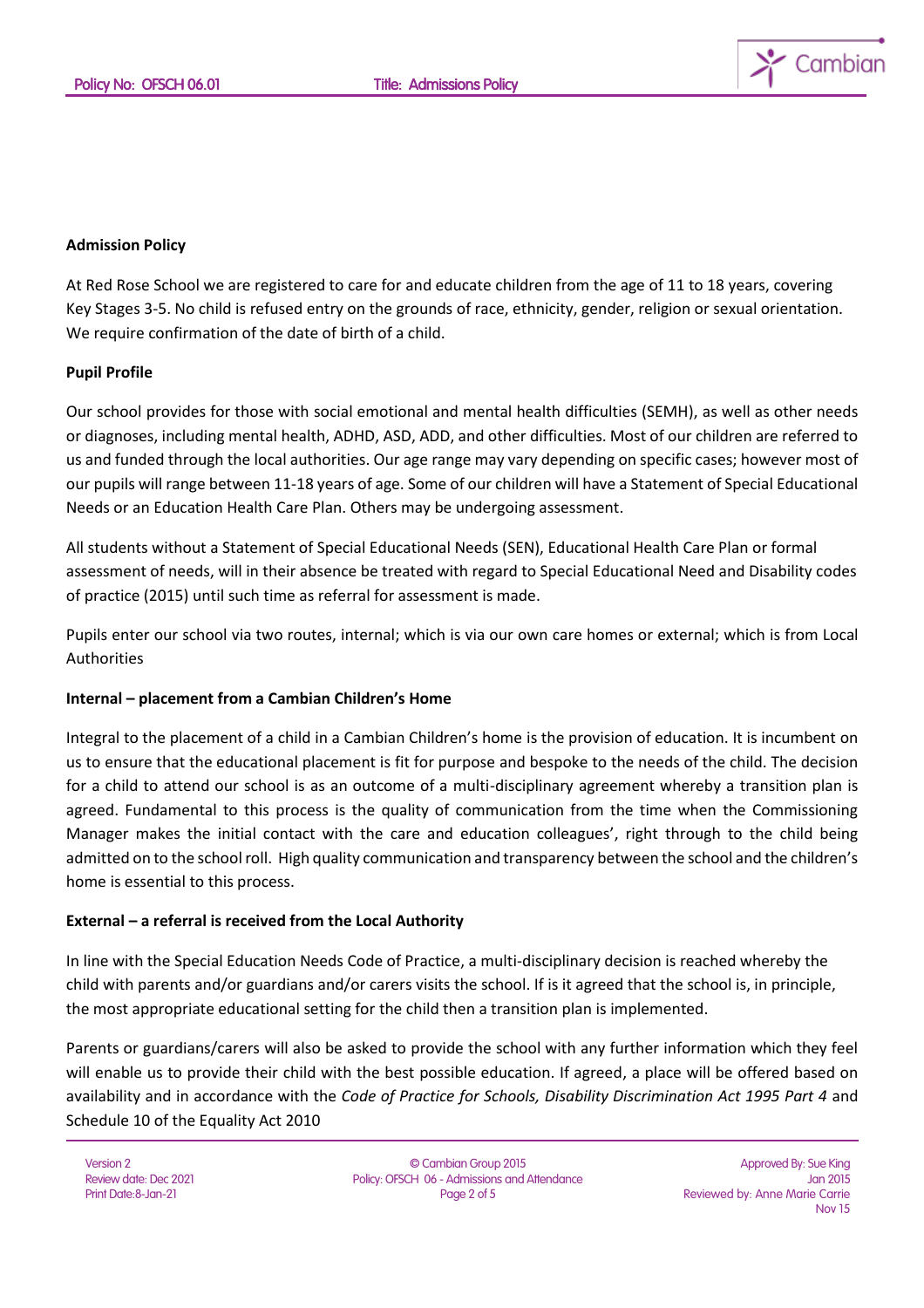

For more details please see the *Prospectus*, *websit*e and the following *Registration form*, *Acceptance form* and *Parent-School Contract - Standard Terms and Conditions*

# **Special Educational Needs**

Where a child who has a Statement of Special Educational Needs joins our school, we will always consult with parents/guardians/carers and, where appropriate, the Local Authority to ensure that the required curriculum is provided for as set out in either the *Statement* or the *Education, Health and Care Plan* (EHCP) including the full National Curriculum if this is specified. We will also co-operate with the Local Authority to ensure that relevant reviews, including the annual review, are carried out as required by regulation and best practice. The school will make reasonable adjustments to meet the needs of children with a statement of special educational needs. Any additional services that are needed to meet the requirements of the Statement or additional services such as dyslexic tuition will be subject to charge. This will be either directly to the parents/guardians/carers, or the Local Authority if they are responsible for the fees and our school is named in Part 4 of *The Statement* or the relevant section of the EHCP. Our school has a policy and procedures for children with *Special Educational Needs and Disabilities* (SEND) in line with the *SEN Code of Practice* (July 2014)

## **English as an Additional Language**

Our school will make provision for children who have English as an additional language, (EAL) in the assessment procedure. We do not regard children as having a 'learning difficulty' solely because the 'language or medium of communication of the home is different from the language in which he or she is or will be taught' (Education Act 1996, Section 312(1), (2) and (3). However, pupils for whom English is an additional language (EAL) will be provided with appropriate support provided they meet our School Academic criteria. They will be assessed to gauge the support that may be needed in order to ensure equal access to the curriculum along with all other aspects of life at our school. Our school has a policy and procedure for students requiring *English as an Additional Language* (EAL).

The Proprietor of the school is Cambian Group whose address for correspondence during both term-times and holidays is **Ann-Marie Carrie, The Waterfront,** 4th floor, Waterfront, Chancellors Road, Hammersmith, London, W6 9RU. The telephone number on which the proprietor may be contacted at all times is **01373 812556 or** email address is [AnneMarie.Carrie@cambiangroup.com](mailto:AnneMarie.Carrie@cambiangroup.com)

### **Admissions Policy Appendix**

It should be recognised that the young person may be ambivalent at best about the school and that because of this they may well not take in all the information given – to this end, further information will need to be offered at a later date. Young people may be referred to Cambian Group at any time during the academic year in one of two ways:-

- Via Cambian Group
- Via a local authority

Version 2 Review date: Dec 2021 Print Date:8-Jan-21

© Cambian Group 2015 Policy: OFSCH 06 - Admissions and Attendance Page 3 of 5

Approved By: Sue King Jan 2015 Reviewed by: Anne Marie Carrie Nov 15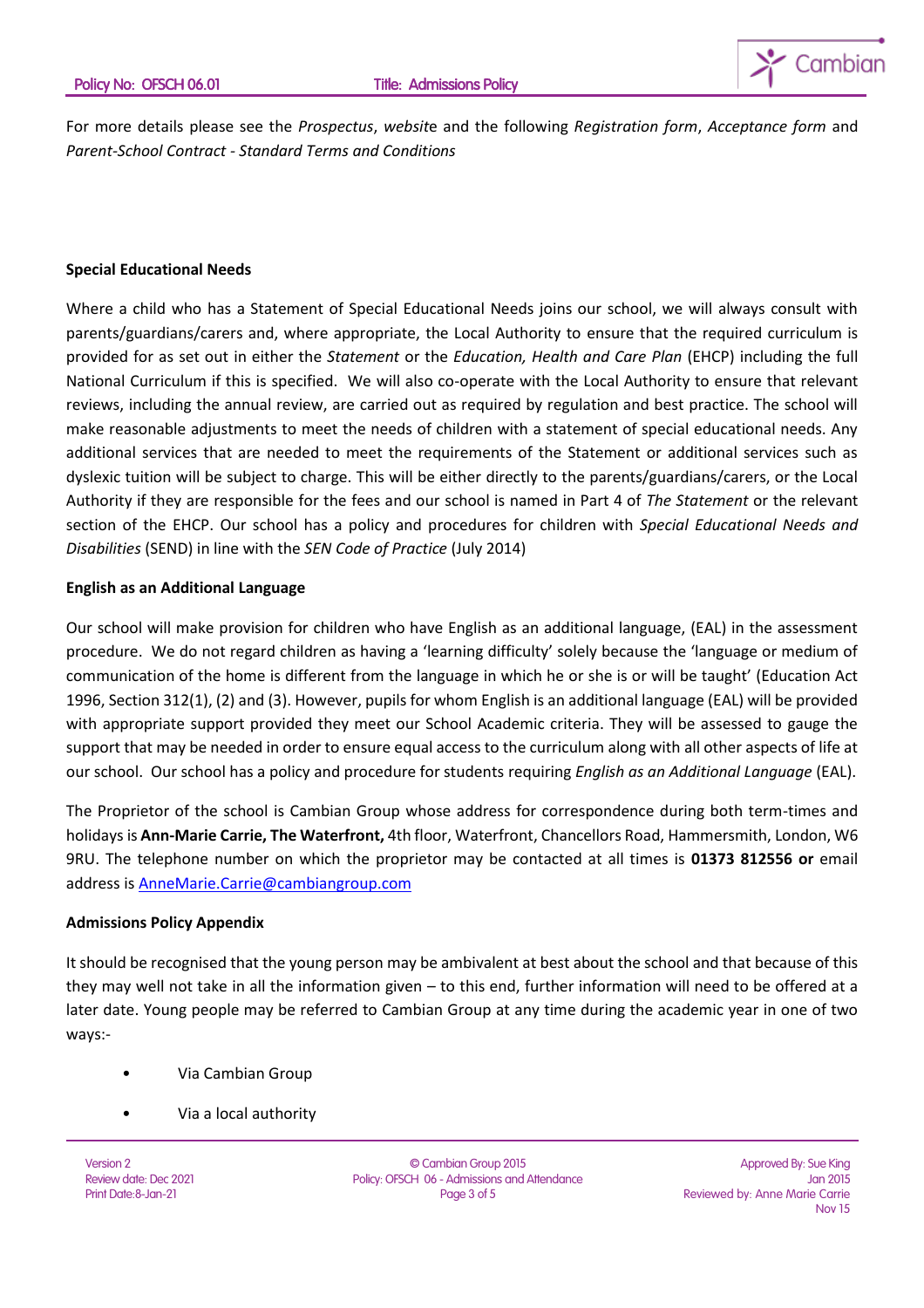

As much information as possible will be sought at the point of referral to inform assessment as to whether the referral is appropriate and as to whether the school is able to meet the needs of the young person. Information sought should include:

- Young person's name;
- Age and date of birth;
- Gender;
- Ethnic background, cultural needs, religious needs/persuasion;
- Health needs & history;

• educational history, needs, current provision, support received & required including whether there is a statement of special educational needs proposed educational plan;

• risk issues, level of supervision required, establish if any history of self-harm/suicide, history of volatile and aggressive behaviour, child protection issues, risks presented by third parties;

Expectations and requirements sought by the placing authority to need the young person's needs;

• The name, address and telephone number of the young person's case accountable social worker (if applicable);

- The young person's legal status;
- The young person's and their family's social history;
- Any special issues e.g., restriction of contact, child protection and
- Criminal history (if any) and whether any existing criminal proceedings are outstanding.

The information provided will assist the Headteacher in his assessment as to whether a school placement is viable and appropriate. The Headteacher will consider whether the school has sufficient staffing in terms of number and experience to manage such admission both in terms of the individual young person's needs and respect of the potential impact that the admission may have on existing group dynamics. Should a referral be accepted for admission, the school will notify the company's finance department as soon as practically possible in order that the appropriate contract arrangements can be administered with the relevant placing authority. Measures of control, discipline & restraint and the right to search (if deemed necessary) used by the school are made clear to the placing authority, the young person and parents/carer before the admission.

# **Admission**

The young person's details need to be entered into the admissions register and accompanying information filed. The young person will be shown around the school and introduced to the staff and other young people. An individual timetable will be discussed, taking into account of the young person's age, aptitude and ability. Initial assessments will be carried out within the first two weeks from admission and a copy of the results will be sent to